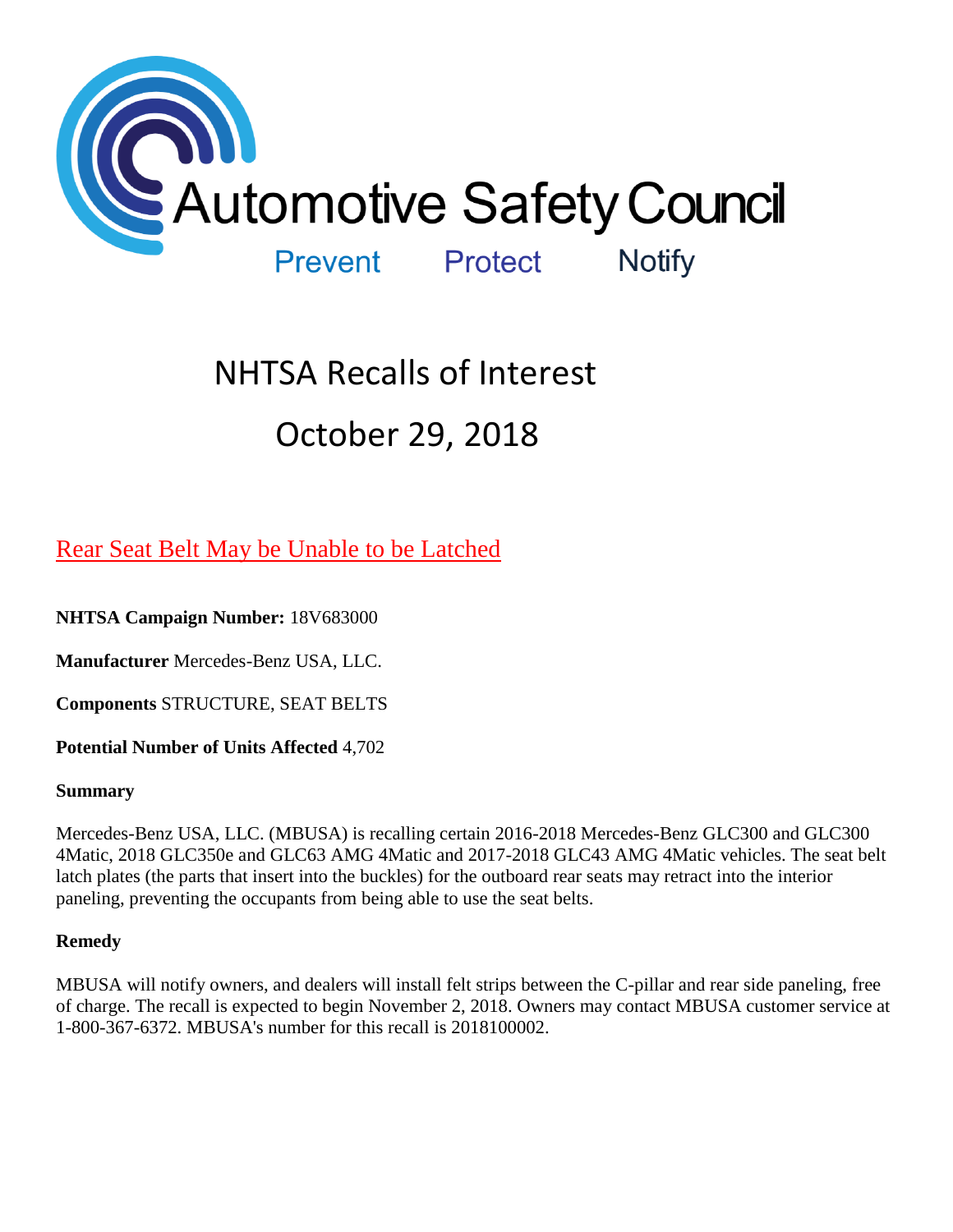### **Vehicles**

**MAKE MODEL YEAR**

MERCEDES BENZ GLC300 2016-2018 MERCEDES BENZ GLC350E 2018 MERCEDES BENZ GLC43 AMG 2017-2018 MERCEDES BENZ GLC63 AMG 2018

# [Passenger Frontal Air Bag Inflator May Explode](https://www.nhtsa.gov/recalls?nhtsaId=18V716#recalls650)

**NHTSA Campaign Number:** 18V716000

**Manufacturer** Mazda North American Operations

**Components** AIR BAGS

#### **Potential Number of Units Affected** 394

#### **Summary**

Mazda North American Operations (Mazda) is recalling certain 2011 Mazda RX-8 vehicles sold, or ever registered, in the states of Arizona, Arkansas, Delaware, Illinois, Indiana, Kansas, Kentucky, Maryland, Missouri, Nebraska, Nevada, New Jersey, New Mexico, North Carolina, Ohio, Oklahoma, Pennsylvania, Tennessee, Virginia, West Virginia and the District of Columbia.

Mazda is also recalling certain 2010-2011 RX-8 vehicles registered in the states of Alaska, Colorado, Connecticut, Idaho, Iowa, Maine, Massachusetts, Michigan, Minnesota, Montana, New Hampshire, New York, North Dakota, Oregon, Rhode Island, South Dakota, Utah, Vermont, Washington, Wisconsin, and Wyoming.

These vehicles are equipped with certain air bag inflators assembled as part of the passenger frontal air bag modules used as original equipment or replacement equipment. In the event of a crash necessitating deployment of the passenger frontal air bag, these inflators may explode due to propellant degradation occurring after longterm exposure to absolute humidity and temperature cycling.

#### **Remedy**

Mazda will notify owners, and dealers will replace the front passenger air bag inflator with an alternate one, free of charge. The recall is expected to begin November 12, 2018. Owners may contact Mazda customer service at 1-800-222-5500, Option 4. Mazda's number for this recall is 2918J.

# **Vehicle**

**MAKE MODEL YEAR**

MAZDA RX-8 2010-2011